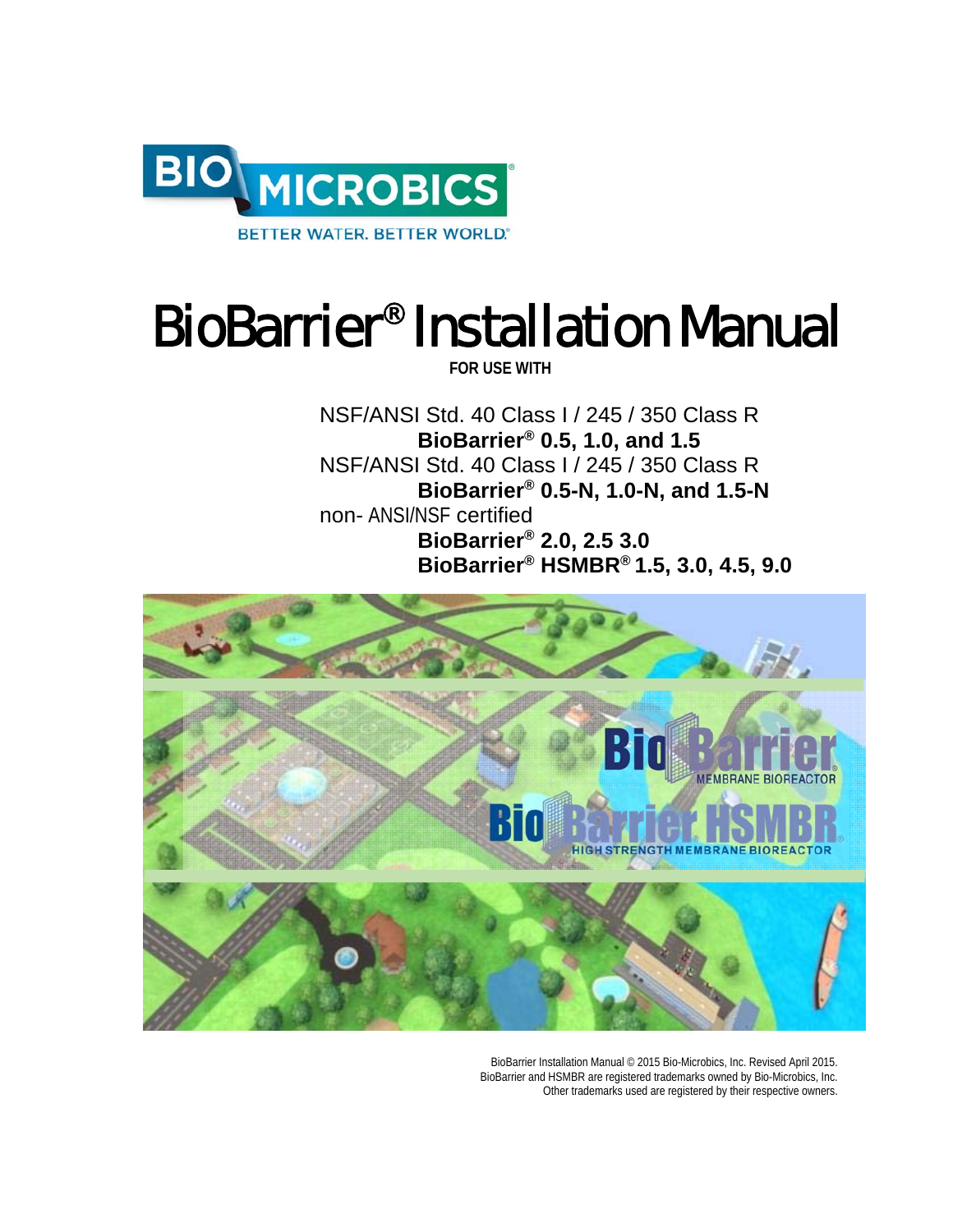## **INSTALLATION MANUAL**

**FOR USE WITH** 

NSF/ANSI Std. 40 Class I / Std. 245 / STD. 350 Class R **BioBarrier® 0.5, 1.0, and 1.5 BioBarrier® 0.5-N, 1.0-N, and 1.5-N** non-NSF certified **BioBarrier® HSMBR® 1.5, 3.0, 4.5 and 9.0** 

## **GENERAL INFORMATION**

The BioBarrier® 0.5, 0.5-N, 1.0, 1.0-N, 1.5 & 1.5-N membrane bioreactor wastewater treatment systems are certified by the NSF International/ American National Standards Institute Organizations to meet NSF/ANSI Standard 40, Class 1 certification for single residence wastewater treatment devices, NSF/ANSI Standard 245 for nitrogen reduction, and NSF/ANSI Standard 350 Class R for restricted indoor and unrestricted outdoor use, such as toilet, urinal flushing and surface and subsurface irrigation. All BioBarrier® products are ETL certified for safety (electrical, environmental, etc.). If you have questions regarding any Bio-Microbics products please contact us at:

#### **800-753-FAST (3278) or (913) 422-0707 e-mail: onsite@biomicrobics.com**

## **DELIVERY INSPECTION**

The BioBarrier® system has been carefully manufactured, checked and tested at the factory before shipment. Before and after uncrating the unit, check the packaging for signs of shipping damage. If there is evidence of damage or abuse, notify Bio-Microbics, Inc. at (800) 753-3278 or (913)422-0707.

## **THE BIOBARRIER® SYSTEM**

The BioBarrier® System, is a membrane bioreactor providing primary settling, fecal coliform, BOD, TSS and nitrogen reduction (if needed) using aeration and anoxic zones, and membrane filtration. The system is contained in locally supplied tanks, either in a two or three compartment tank, or multiple tanks, with the membrane module always in the last compartment/ tank of the system. The membrane module itself consists of flat sheet membranes arranged in a cartridge. A high mixed liquor suspended solids concentration in the aeration zone provides biological treatment and nitrification. The final effluent or permeate is pulled out by the permeate pump through the MBR membranes leaving behind large organic and inorganic particles for further digestion or wasting.

If nitrogen removal is not needed the system (BioBarrier® 0.5, 1.0, and 1.5) consists of a tank with two compartments or two separate tanks. The first compartment or tank provides primary treatment - sedimentation and separation of floatables and solids, and is equipped with an outlet screening device called SaniTEE®. From this screened compartment or tank, the wastewater will flow into the second compartment or tank, which is the aeration/membrane zone.

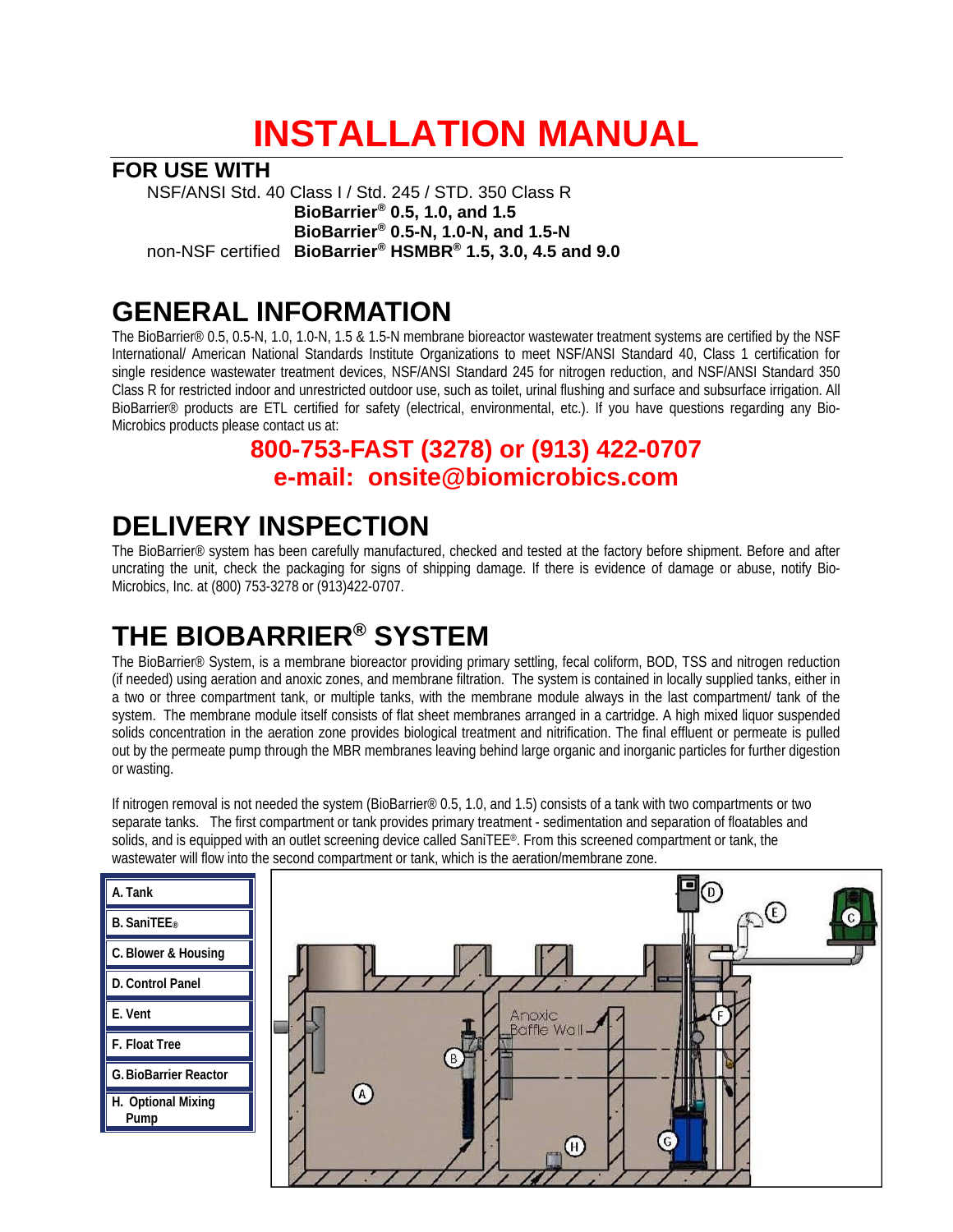If nitrogen removal is needed the system (The BioBarrier® 0.5-N, 1.0-N, 1.5-N) consists of a tank with three compartments, or two tanks totaling at least three compartments, with exactly two compartments in the second or final tank. The first compartment or tank provides primary treatment - sedimentation and separation of floatables and solids, and is equipped with an outlet screening device called SaniTEE®. The second and third compartments must be in the same tank, and the second compartment is where denitrification takes place under anoxic conditions. The third compartment, the aeration/membrane zone, is separated from the anoxic zone by a baffle wall between the two zones to allow nitrified waste to enter into the anoxic area for denitrification.

#### **NSF Standard 350 Class R Restricted Indoor Urban Reuse Water**

The BioBarrier® system has been tested under NSF Standard 350 Class R (Residential) and is capable of treating residential wastewater for restricted indoor urban water reuse, which is toilet and urinal flushing. The system design requires a holding tank and plumbing system for reuse water and shall meet all applicable codes; have proper backflow prevention and protection against cross connections; and is the responsibility of the local designer/installer. When the reuse water is used for toilet and urinal flushing, additional disinfection should be considered to provide adequate assurance in preventing microorganism growth in the treated reuse water storage tank and as required by applicable codes.

The reuse tank shall be located after the BioBarrier® system. This tank shall also incorporate an overflow that allows excess reuse water to be dispersed in a locally approved soil dispersal system or released into a sanitary sewer system. A potable water make up system shall also be available to supply water when treated reuse water is not available. This potable water make up system shall include a properly designed backflow preventer that meets all applicable codes.

#### **NSF Standard 350 Class R Unrestricted Outdoor Urban Reuse Water**

The BioBarrier® system has been tested under NSF Standard 350 Class R (Residential) and is capable of treating residential wastewater for unrestricted outdoor urban water reuse, which is acceptable for use in surface and subsurface irrigation, including irrigation of edible crops without the edible portion being in direct contact with the treated water. A reuse tank may be required if the irrigation system requires it. The holding tank and plumbing system for reuse water shall meet all applicable codes; have proper backflow prevention and protection against cross connections; and is the responsibility of the local designer/installer. Additional disinfection should be considered to provide adequate disinfection to prevent microorganism growth in the treated reuse water storage tank and as required by applicable codes.

If a reuse tank is required for irrigation, it shall be located after the BioBarrier® system. This tank shall also incorporate an overflow that allows excess reuse water to be dispersed in a locally approved soil dispersal system or released into a sanitary sewer system. If a potable water make up system is required for irrigation, it shall include a properly designed backflow preventer that meets all applicable codes.

## **INSTALLATION PROCEDURE**

#### **WARNING**

Always have all utility lines and equipment marked by a locating service prior to performing any work. Failure to do so could result in severe bodily injury or death.

**AWARNING** 

Hazards exist in confined spaces such as a septic tank. All confined space precautions must be followed if entering a tank. Always keep tank openings covered during storage and installation

#### **MATERIALS REQUIRED FOR INSTALLATION**

- A. Septic tank that meets all applicable requirements and standards.
- B. Recognized, safe lifting mechanism for treatment module (e.g. a tripod).
- C. Non-corrosive strut channel or equivalent material that is able to hold down at least 550 pounds [250 kg] of buoyant force (see step 29).
- D. Stainless steel anchor bolts to secure strut channel to tank riser and blower housing to concrete base.
- E. Piping for all air and vent lines. Check the install procedure all specs, and plans to determine what sizes and types of pipe you may need.
- F. PVC saw
- G. Pipe joint lubricant/soap.
- H. PVC primer and glue.
- I. Concrete base for blower assembly.
- J. Mounting screws for control panel.
- K. Electrical conduit, fittings and wire for required wiring.
- L. Hammer Drill and concrete bits.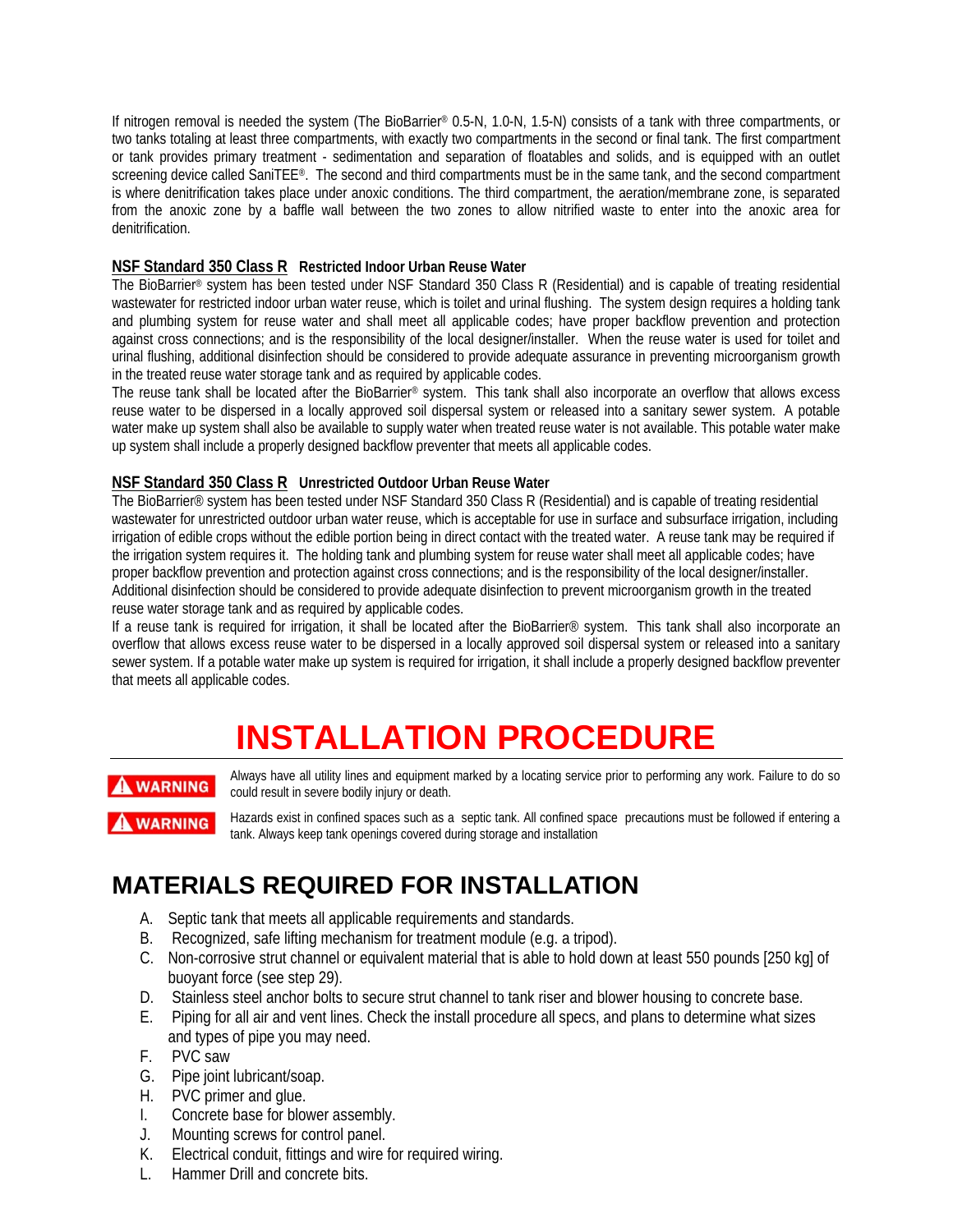## **SaniTEE® Installation Screen**

- 1. Check the specifications of the BioBarrier unit to determine the required number of SaniTEE screens to be installed.
- 2. A 4" SaniTEE® fits in the 4" septic tank outlet tee or sweep (Schd 35, 40 & 80) JUST PRIOR to the BioBarrier system. The center of the SaniTEE<sup>®</sup> outlet **MUST** be at least **38 inches [96.5 cm]** off the bottom of the tank.
- 3. Place the SaniTEE® into the outlet tee. **DO NOT USE GLUE**. The SaniTEE should fit snugly into the outlet tee.
- 4. **OPTIONAL - EXTENDING SWAB HANDLES** The exterior cleaning swab pipes may be easily extended using ¾" schd 80 pipe and matching couplings. Cut ¾" pipes to the desired length, glue and connect each extension pipe to the existing pipes using slip-to-slip couplings. When completed, glue the supplied swab handle to each pipe end.
- 5. Reattach the SaniTEE® handle with solvent welding to the ¾" Schd 80 swab shaft or added extension pipe.



## **BioBarrier MODULE INSTALLATION**

Use safe lifting techniques to set module in tank. Be sure all lifting equipment is clear of obstructions such as power lines and trees.

- 1. The BioBarrier system should be placed as far toward the outlet end of the treatment tank as possible.
- 2. Before installation may begin, check the tank to ensure it is level within ¼" [6 mm] from inlet to outlet and ¼" [6 mm] from side to side to side.
- 3. Install the SaniTEE<sup>®</sup> wastewater screen in the outlet tee of the settling tank/compartment (see SaniTEE<sup>®</sup> Installation instructions).



- 4. If a pump tank is used after the BioBarrier system, then this tank must be placed as close to the
- 5. If the tank is smaller than the minimum dimensional range specified, the BioBarrier® system may not operate properly. The effluent quality could suffer and may not meet site requirements.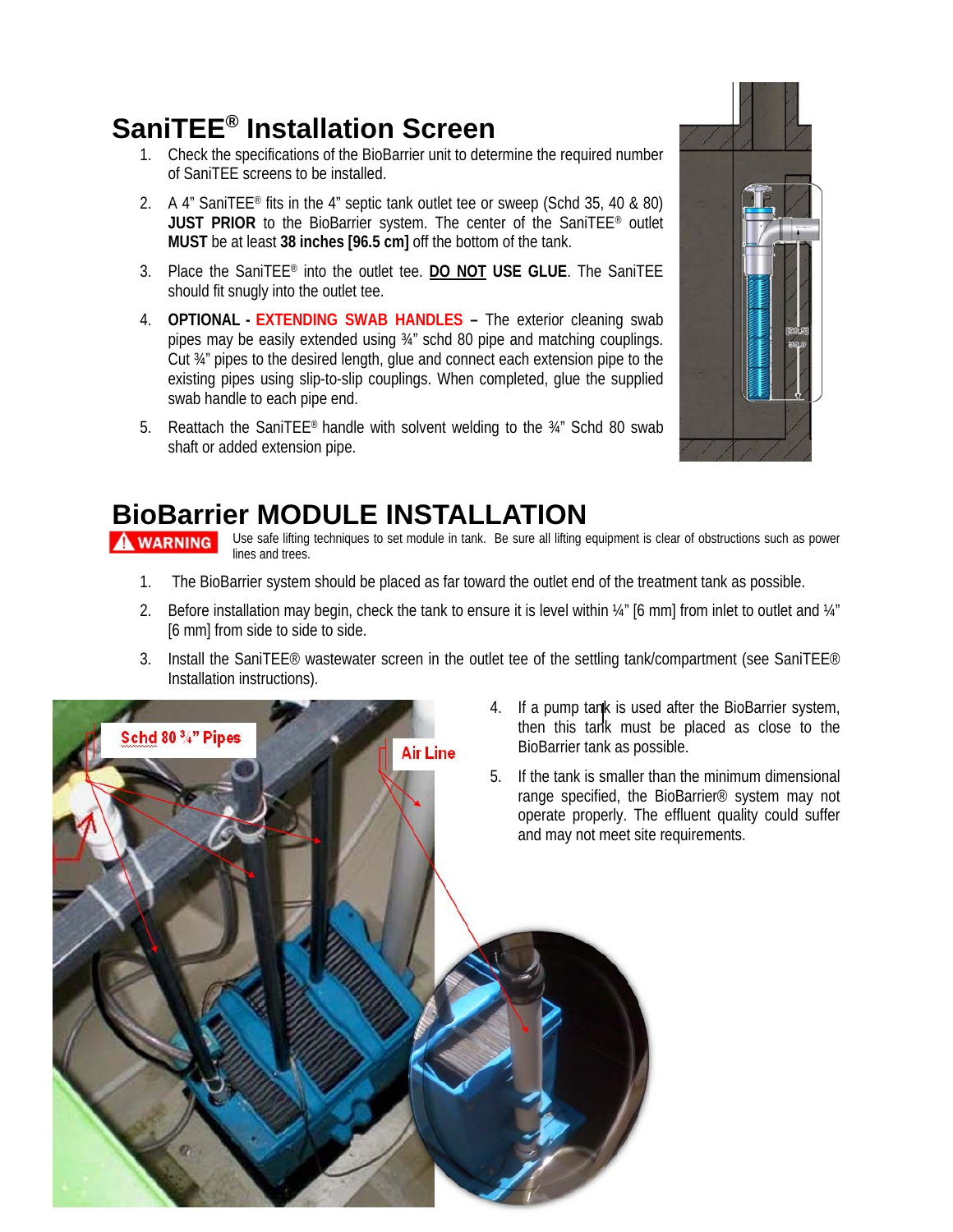#### **INITIAL CONNECTIONS Steps 6 -10 are best performed prior to placing the module in the tank.**

- 6. Screw the provided 2" Ø PVC MPT x slip fitting into the air line grid.
- 7. Measure the depth of the tank from the bottom to the top of the tank manhole. Cut one section of 2" Ø PVC schedule 40 pipe [51 mm] for the air line and two sections of schedule 80  $\frac{3}{4}$ " [19 mm], for bracing the system, to this length.



8. Solvent weld the 2" air line to the BioBarrier's air line connection.

9. Use the supplied stainless steel bolts and nuts to secure the ¾" pipes to the top of the BioBarrier housing at the provided recesses.

10. Make the initial discharge line connections by attaching a piece of 5/16" [8 mm] tubing to the water discharge port of the BioBarrier's pump. Make sure this length of tubing is long enough to reach the tank exit once the unit is placed in the tank.

11. For BioBarrier 0.5, 1.0, 1.5 **ONLY** - Attach the ¾" schedule 40 (or schd 80) pipe for the discharge pump vent to the supplied discharge assembly. Make sure the piping is long enough to reach into the air space in the tank's manhole. Water **MUST NEVER** enter this vent pipe (see step 15 pic).

12. Using the supplied lifting cables, lower the BioBarrier unit into the treatment tank and postion the unit so that it is directly under the manhole.

## **AIR LINE**

- 13. In the manhole, make connections so that the BioBarrier air line exits the tank for connection to the blower. The air line must be firmly secured to the tank to prevent vibrational breakage.
- 14. From the blower, run 2" [51 mm] schedule 40 PVC piping to the connection point at the treatment tank. Make sure pipe union is installed as shown and that all connections are permanent. This line may not exceed 40 ft [12 m] in total length. **DO NOT** use any more than four elbows in this line.
- 15. At the blower, use the supplied fittings to connect the inlet filter assembly and initial outlet piping.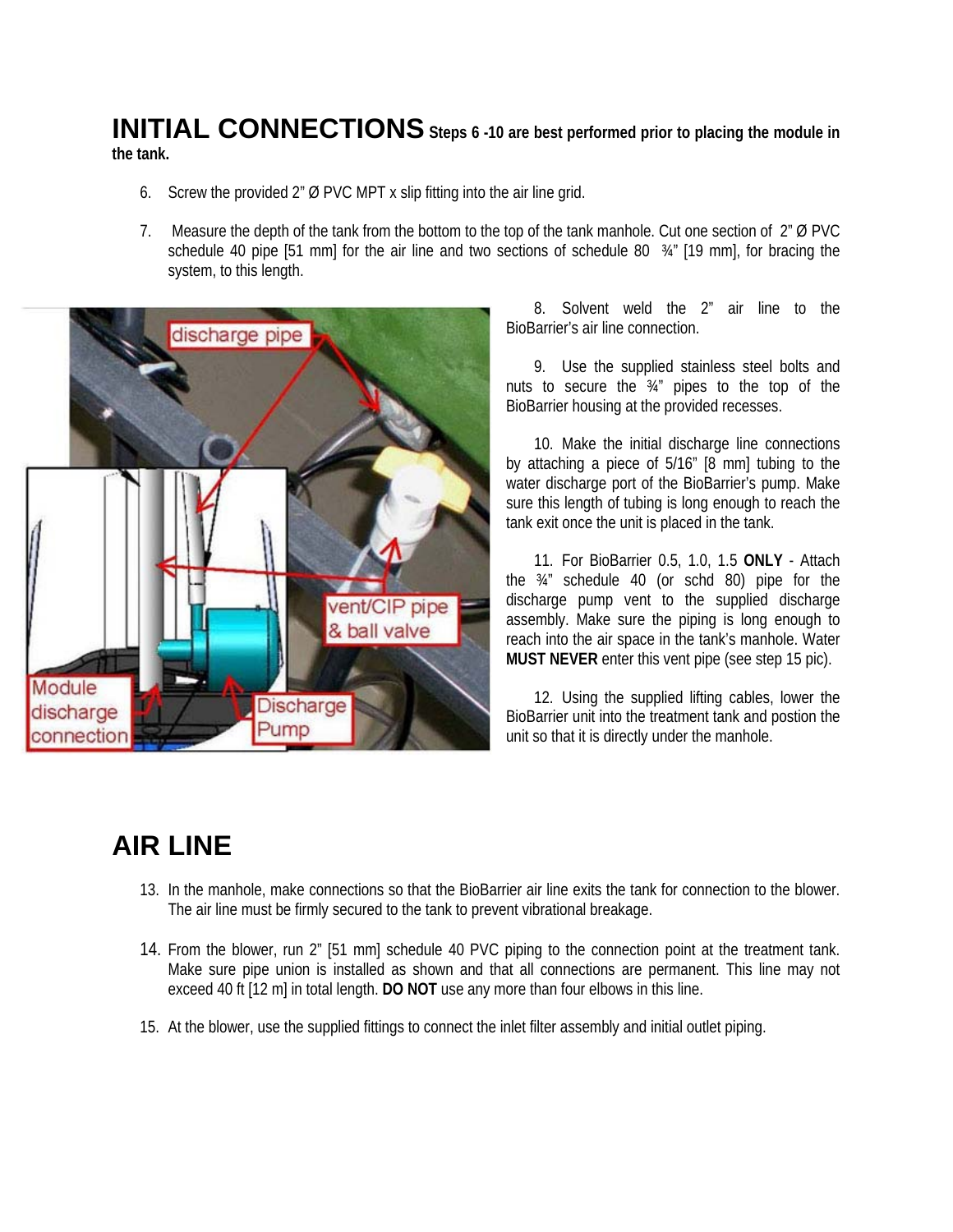### **DISCHARGE PUMP**



- 16. **Residential BioBarrier®**  The Discharge Pump, pump vent line, and discharge tubing **MUST** be assembled at the job to prevent shipping damage.
- 17. Pump fittings:

 $17d$ 

- a. Screw PVC Tee on to pump intake. DO NOT glue Tee to pump intake.
- Solvent weld short piece of 34" Ø PVC pipe into Tee (see picture).
- c. Connect and clamp 1" ID x 3.5" L flex tubing to PVC pipe from previous step (16b). Firmly tighten the clamp to between 2 – 10 ft-lbs of torque. **DO NOT** crack the PVC pipe.

d.Connect and clamp ½" ID x 10' L flex tubing to the threaded pump discharge. Firmly tighten the clamp to between 2 – 10 ft-lbs of torque. **DO NOT** crack the pastic pump nipple.

e.Connect and clamp 1" ID x 3.5" L flex tubing and entire pump assembly to BioBarrier outlet nipple.

- 18. Make connections in the treatment tank manhole for the 5/16" [8 mm] discharge line (from step 9) to exit the tank. This exit point MUST NOT be any higher than five feet above the pump. It is preferred that this exit point be placed in the manhole access.
- 19. Outside of the treatment tank the discharge may be increased in size. Make connections from the treatment tank exit to the final discharge tank/method. The discharge line **MUST NOT** increase in elevation in reference to its exit point from the treatment tank.
- 20. Install a vent line on the Discharge Pump by solvent welding ¾" Ø PVC pipe to the opposite side of the PVC Tee (see #20 in above picture). Vent line must terminate in the access riser for easy use. See step 22.
- 21. **BioBarrier HSMBR®** discharge pump **MUST** be installed in an area that will not allow moisture to get to the motor.

#### a. Firmly secure the pump so that its torque does not damage the piping.

- b.We recommend the use of a vacuum gauge and one way valve on the pump intake. The pump has a built-in screw for priming the pump, however a ball valve on the outlet may be preferred. All of these recommended parts can make service easier.
- c. Connect the discharge piping from the membrane treatment system to the discharge pumps.

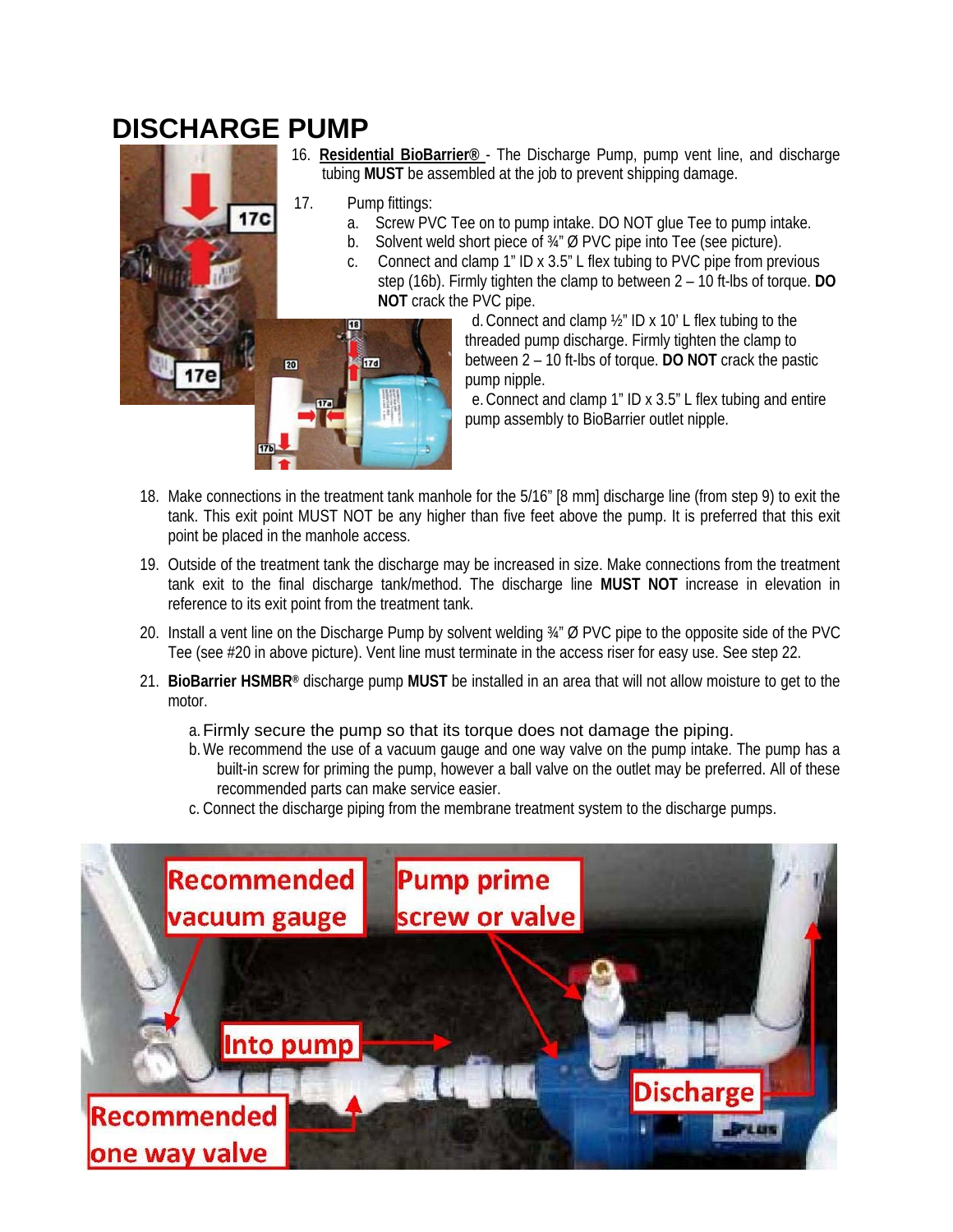### **VENTING**

- 22. The ¾" [19 mm] vent/Clean In Place (CIP) line for the discharge pump (connected in step 20) should be terminated with a ball valve in the manhole in a location that is easy to reach. Make sure the ball valve is in the CLOSED position until the tank is to be filled with water (see FINAL INSPECTION & STARTUP).
- 23. A treatment tank aeration vent must be installed in the manhole riser. This vent must be at least 4" diameter [101 mm] and must drain all moisture that will build up in the vent. The vent opening must contain at least 7.1 in2 [45.8 cm2] open surface area and be properly secured to prevent unauthorized access. The vent line MUST NOT allow excess moisture nor back pressure to build up.

#### **If you have any questions please call Bio-Microbics at 800-753-3278 or 913-422-0707**

## **CONTROL PANEL & FLOATS**

#### **A WARNING**

All electrical work shall be properly performed by a qualified electrician per all applicable codes. Always have all utility lines and equipment marked by a locating service prior to performing any work. Failure to do so may result in severe bodily injury or death.

The BioBarrier control panel, and all electrical parts supplied with the BioBarrier® system are ETL (UL equivalent) certified for electrical safety. The control panel meets NEMA4X standards for all weather use (not explosive or submerged environments).



24. Install the floats on a pipe within 24" [61] of a BioBarrier membrane module. DO NOT attach the floats to the aeration piping. Attach the **BLUE** and YELLOW floats to the float tree at the locations shown. The **BLUE** float switch uses **ONLY** the brown and black wires. The YELLOW FLOAT switch MUST be installed no higher than 2 inches [5] cm] **BELOW** the tank's inlet.

25. In the treatment tank, make connections to facilitate exiting of the wiring from the discharge pump and the float switches. If a junction box is used inside the treatment tank manhole, waterproof connectors must be used.

26. Run these wires to the control panel. The float wires MUST be run in separate conduit from any power wires.

27. Mount the BioBarrier control panel in a location that is accesible to a service person, meets all code requirements and prevents voltage drop. The 110VAC panel requires a 15A breaker minimum. The 220VAC control requires a 20A breaker minimum.

28. Make connections inside the control panel as shown in the diagrams included with the panel (and at the end of this manual). Note that **ONLY** the **BROWN** and **BLACK** wires on the **BLUE** float are to be connected to the control panel.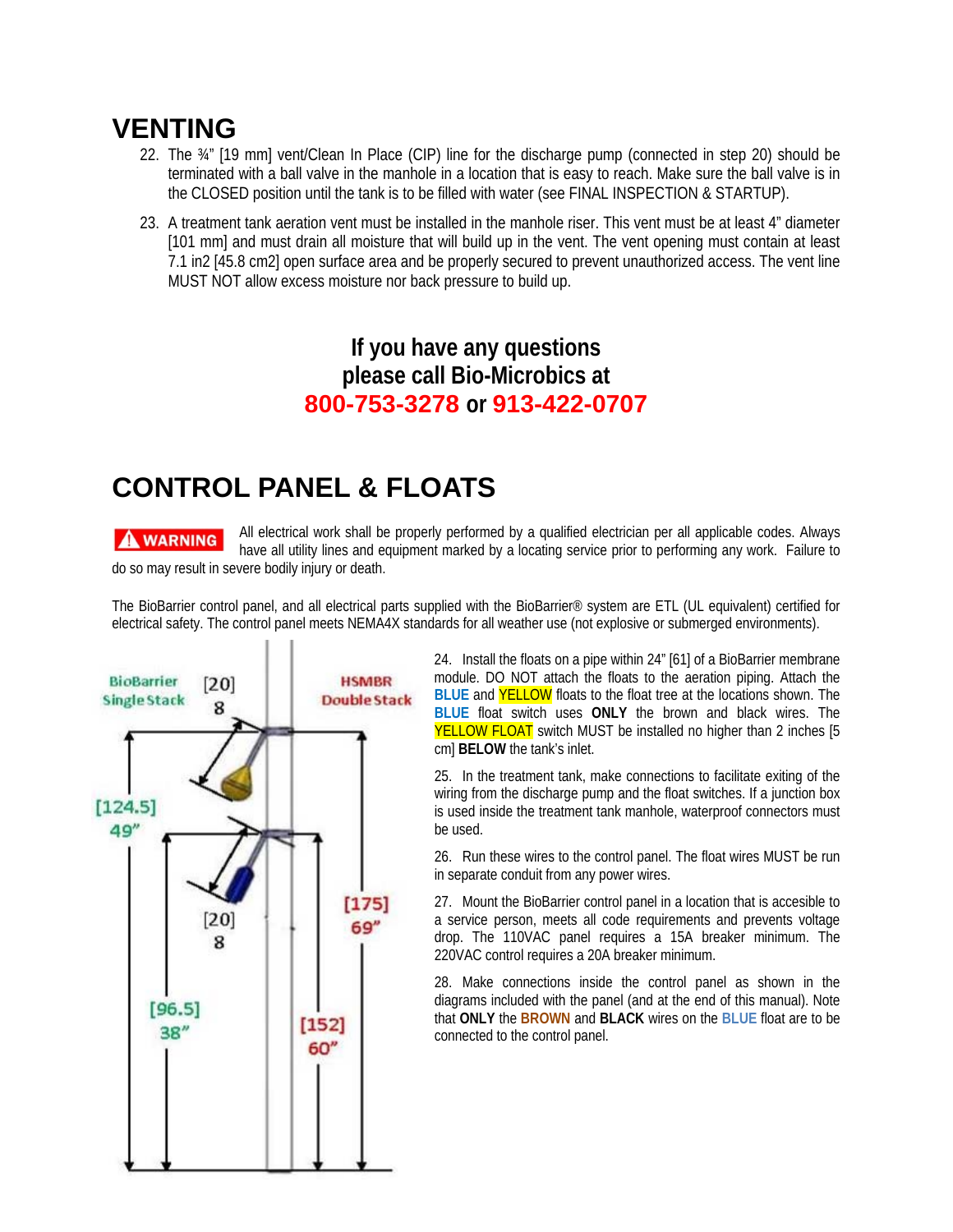## **SECURING THE SYSTEM**

- 29. Mount the 3 supplied channel strut pieces and associated hardware in the manhole so that the ¾" bracing pipes (from steps 7 & 9) can be secured to the strut channel. Mount the strut end pieces to the tank riser using the supplied stainless steel anchor bolts or other corrosion proof hardware.
- 30. Use "C" shaped brackets to fasten the ¾" bracing pipes to the strut channel so that the the BioBarrier system is held in place in the tank.
- 31. Backfill the tank per professional judgment/requirements.

## **BLOWER INSTALLATION**

**A WARNING** 

Always have all utility lines and equipment marked by a locating service prior to performing any work. All electrical work shall be properly performed by a qualified electrician per all applicable codes. Failure to do so could result in severe

bodily injury or death.

The blower housing should be placed on a concrete slab. Both the electrical conduit and air supply line should pass through the concrete slab from below grade. The electrical supply conduit should be run from the control panel to the desired blower location. A precast concrete slab can be used by drilling the appropriate holes for the air supply line.



#### **CONNECT BLOWER PIPING**

- a. Longest pipe
- b. Elbow
- c. Air filter assembly
- d. Shortest pipe
- e. Reducer bushing

#### **USE TEFLON SEALANT TAPE ON ALL PIPE CONNECTIONS.**

- 32. Secure blower assembly to base using four (4) 14# x 1½" self-tapping screws (supplied w/ unit). Drill screws directly into blower base.
- 33. Connect air line (supplied by contractor) from blower outlet to BioBarrier® unit from step 2 (MODULE INSTALLATION) using required piping (check unit specs). Blower piping to BioBarrier® may not exceed 40 ft (12 m) total length and use a maximum of 4 elbows. ALL CONNECTIONS MUST BE AIR-TIGHT AND PERMANENT. We recommend the use of a union for easy disconnection of the blower piping. Keep all debris out of air line.
- 34. Wire the blower to accept the proper voltage for your specific location according to the diagrams of each blower.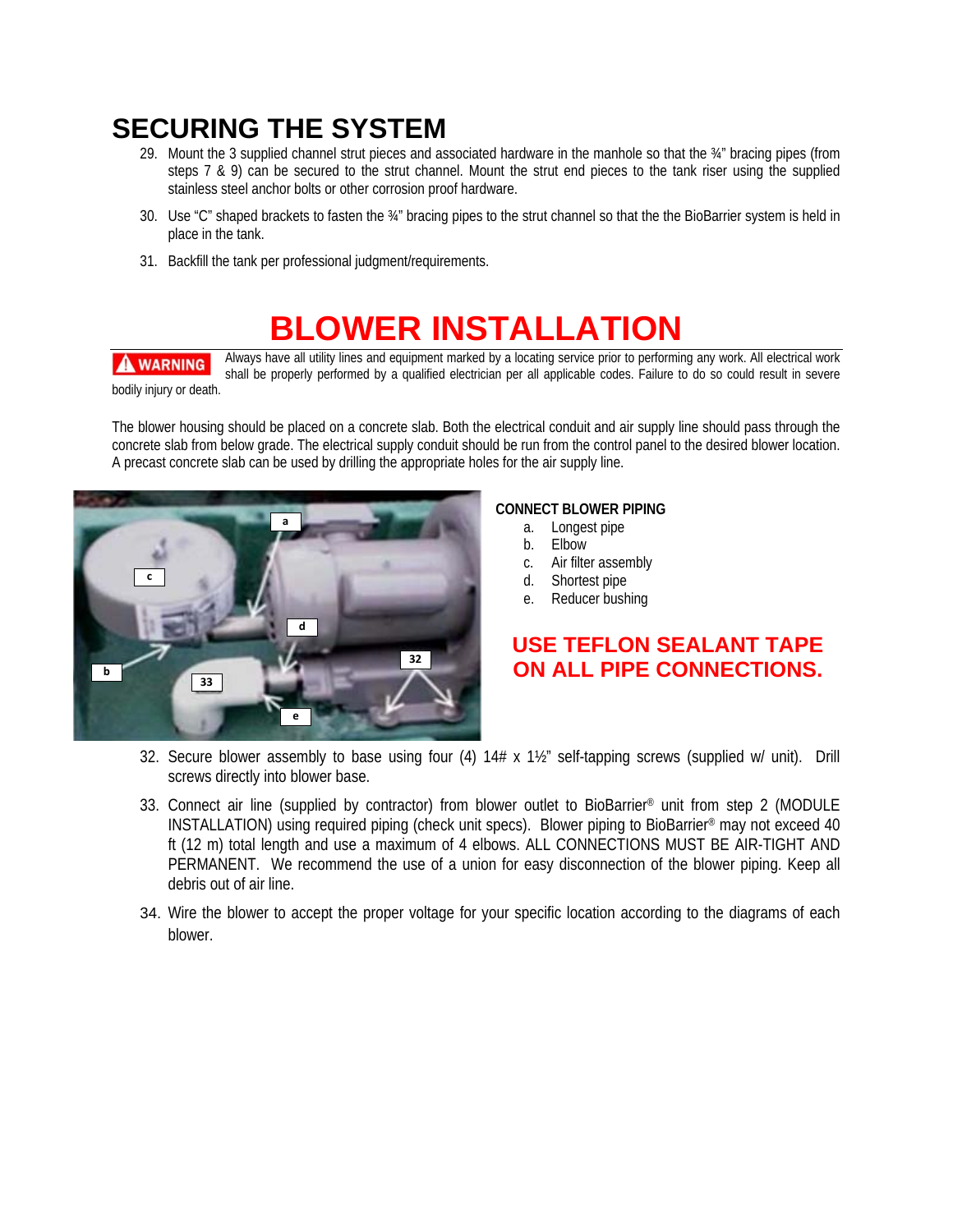## **FINAL INSPECTION & START UP**

It is the responsibility of the installer to ensure that the tank will not float due to hydraulic conditions at the site. Your local BIOBARRIER® Systems distributor may provide installation inspection services. If you have questions, call Bio-Microbics at 1-800-753-3278 ((913)422-0707).

**A WARNING** 

Persons coming in contact with wastewater, must immediately wash all exposed areas with disinfecting cleaner and contact your personal physician. Failure to do so could result in severe sickness or death.

#### **BEFORE THE UNIT IS BACKFILLED:**

- A. Open the vent/CIP ball valve from STEP 22 so that air can escape while filling the tank with water. This valve MUST be closed prior to turning the system ON
- B. Fill the tank to the normal operating level. AT LEAST 2 GALS OF ACTIVATED SLUDGE MUST BE PUT INTO THE BIO BARRIER TANK.
- C. Fill the tank to the normal operating level.
- D. Check for leaks in all water-tight seals.
- E. CLOSE THE VENT/CIP BALL VALVE.
- F. Turn on power to the control panel. The green light will flash for ~5 seconds and then the blower will start. Once the blower has started a robust boiling action should be present in the tank. The system is now in automatic run mode.
- G. Determine if excessive back pressure is present: Replace all access covers, place hand about 8 inches [20 cm] from BioBarrier® vent, if air flow is felt then excessive back pressure exists and the system's vent must be upgraded.
- H. Check for proper alarm function. Press the ENTER/MANUAL switch. The alarm should sound. Once this has taken place press the ENTER/MANUAL switch again to return the system to automatic running mode. Use the **YELLOW FLOAT** switch to activate the high water alarm of the system.
- I. Backfill the excavation.
- J. Lastly, record the BioBarrier® unit's serial number in the Service Manual.



## NSF® INTERNATIONAL **CERTIFIED SYSTEMS SERVICE POLICY**

All NSF (National Sanitation Foundation)/ANSI Standard 40 Class I / Standard 245 / Standard 350 Class R certified wastewater treatment systems (BioBarrier® 0.5, 0.5-N, 1.0, 1.0-N, 1.5, and 1.5-N) have an initial two-year service agreement included with the system's initial purchase price (two service calls per year). The NSF service calls **ONLY** cover NSF certified systems; other components of the septic system are NOT covered.

If there are any deficiencies in the BioBarrier® system's operation or components, the service person will notify the owner in writing and detail when these deficiencies can be fixed.

The company listed on the blower housing or control panel label performs this service. During an NSF service call, the service company shall inspect the blower for proper operation, visually inspect the system's effluent for clarity, clean the blower air filter and assure proper function of the control panel. If these service calls are not performed on your NSF certified system, or not all of the items are checked, please call Bio-Microbics at:

For continual service of NSF certified systems beyond the first two years, an extended service agreement is available through your local Distributor or current service provider. This policy should provide the same services and may include any additional services that are required by local regulation.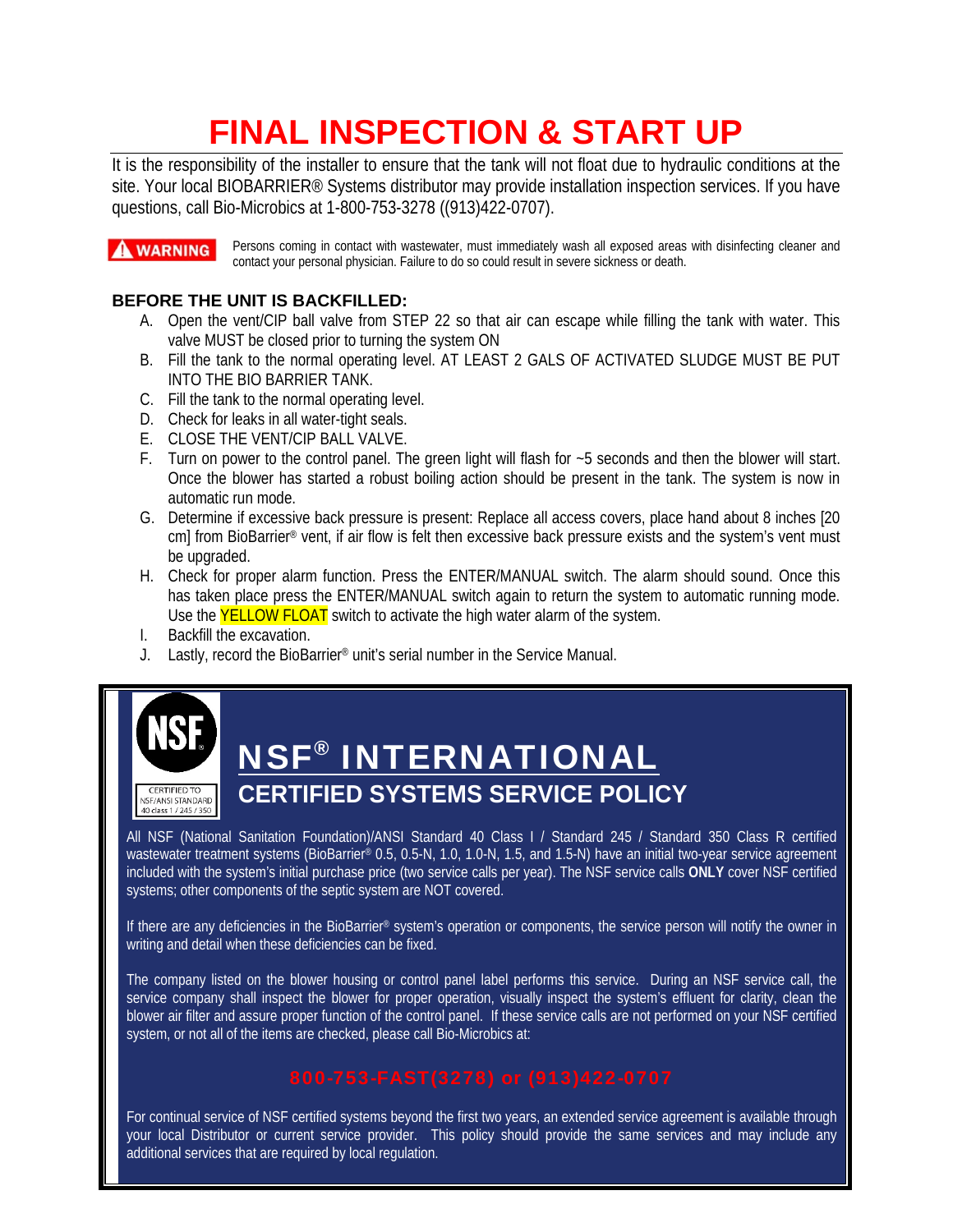#### **WIRING DIAGRAMS**

**SMALL CONTROL PANEL** 

**FOR BioBarrier® (0.5-1.5) UNITS ONLY (not HSMBR® units)**





**BLOWER FOR BioBarrier 0.5** 





Model: GAST R2103, R1102,<br>R4110-2, R3105-12 Power: 220VAC 1ø - L1 to P1  $-$  L<sub>2</sub> to 4 - 5, 3 and 2, cap together - P2 cap off